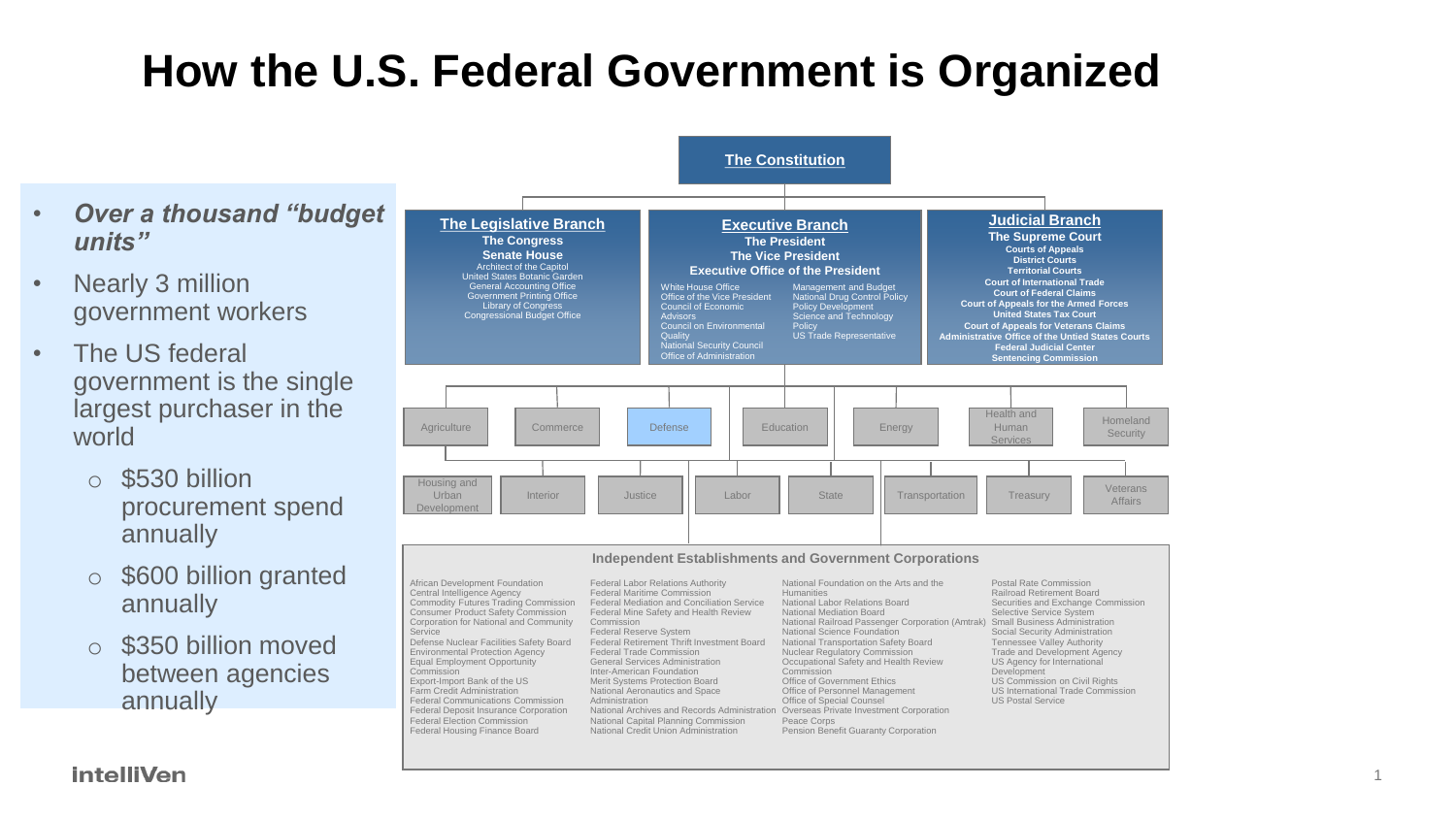## **Example: Department of Homeland Security (DHS)**

- Each department houses dozens of "budget units"
- In addition to expanding at each directorate, DHS has solicited a true enterprise-wide solution; PRISM is in all bids



*The Department of Homeland Security alone represents >\$20M annual opportunity for Compusearch*

**intelliVen**